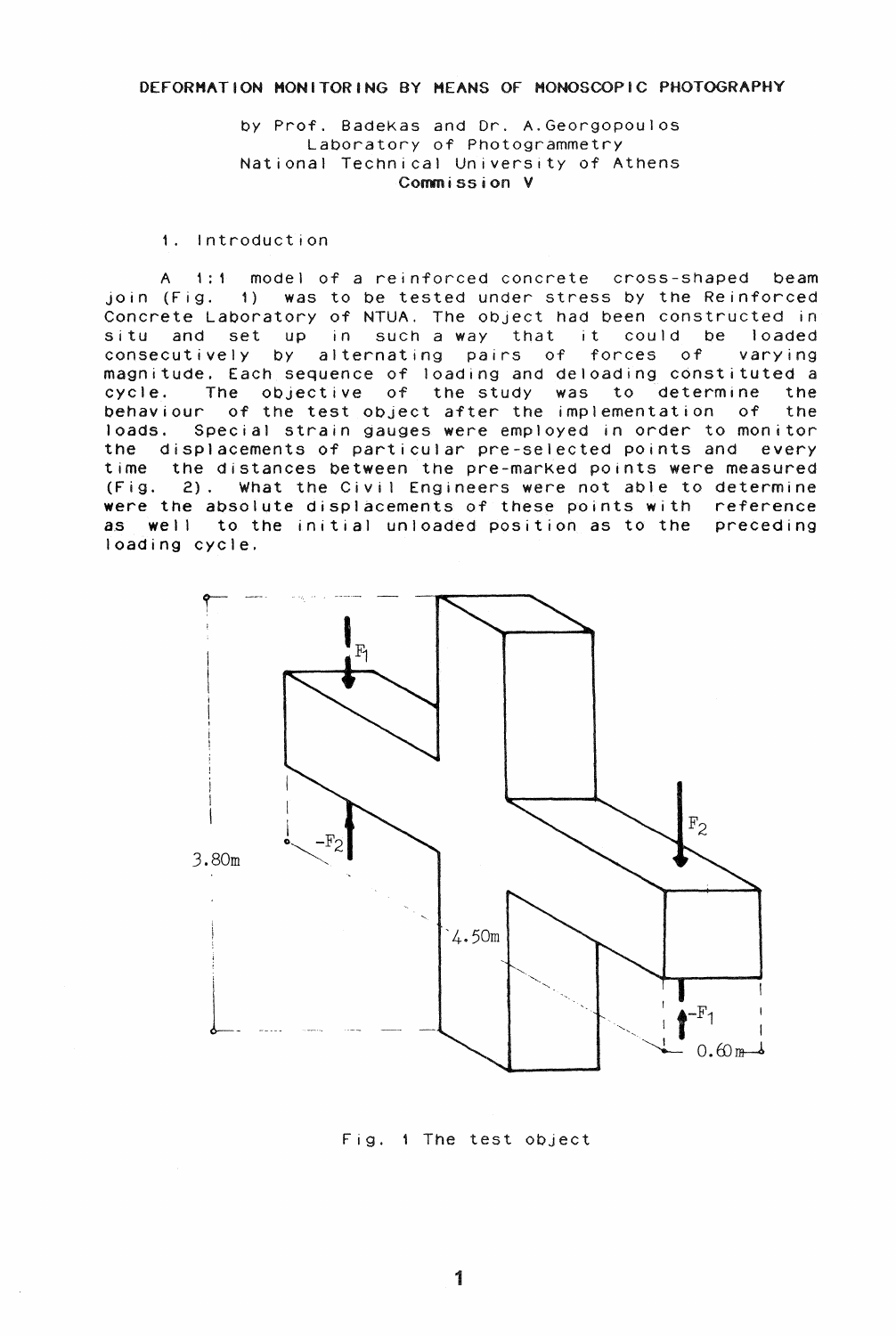A fast and simple photogrammetrlc procedure was to be chosen in order to determine these displacements within an accuracy of 1-2 mm. As these displacements were forced by the setup of the experiment to be confined to the front plane of the object a monoscopic procedure was employed.

2. The Photogrammetric Procedure

In order to establish a reference system for all photogrammetric data, a plane frame was hung independantly just in front, and parallel to the test object in such a way that it remained uninfluenced during the loading cycles (Fig. 2). The frame was rhomboidal in shape, bearing 8 targetted points (control points). The distances between all these 'control points' were measured directly on the set up frame with submillimetre accuracy. These were the only geodetic measurements carried out for this project.



Fig. 2 Plate #1, zero loading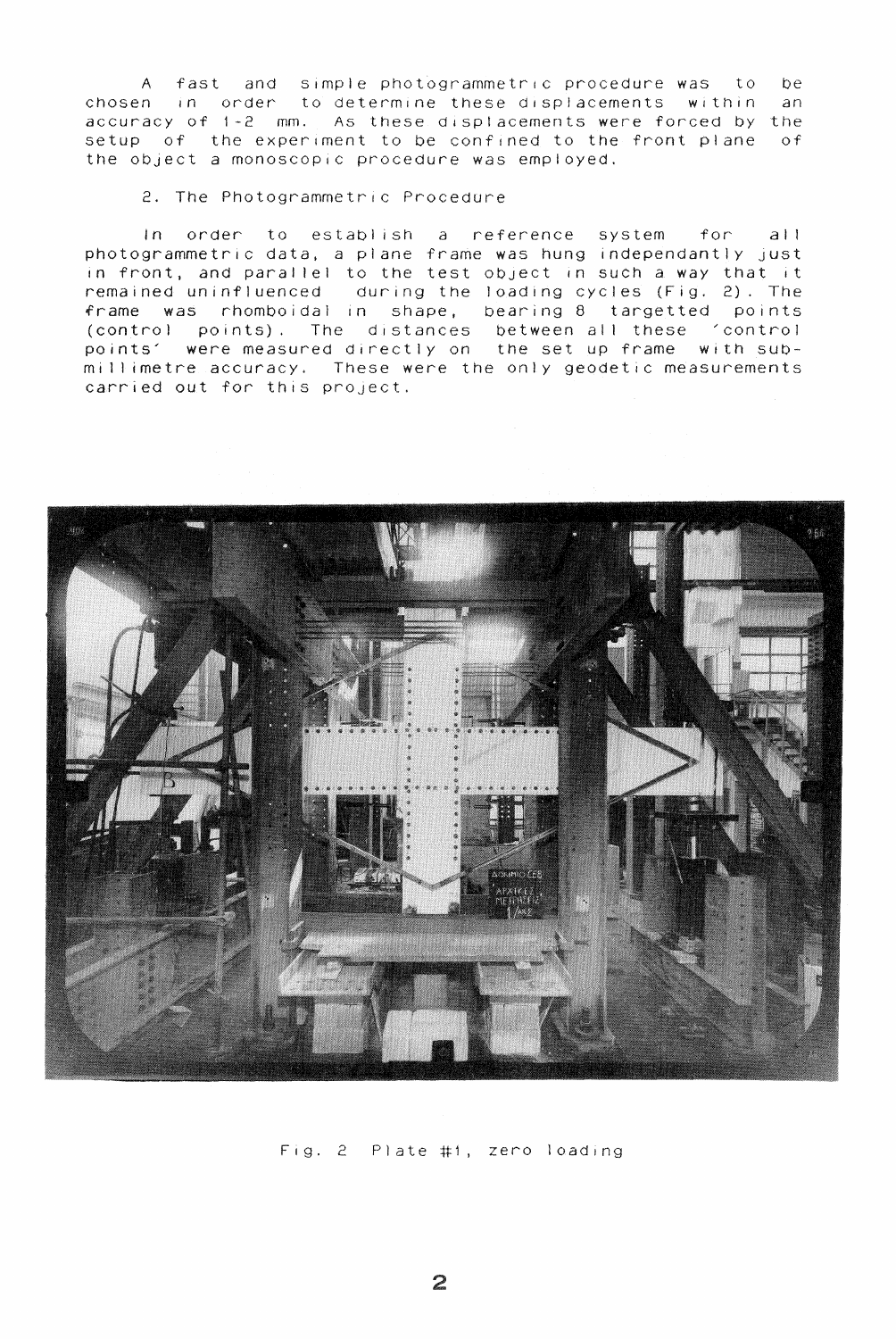A ZEISS JENA UMK 1318/100 metric phototheodol ite was employed for the photography from a distance of approximately 4.0 m, thus giving a 1:40 scale. Glass plates were used to reassure maximum flatness of the negative. With the help of the horizontal circle of the UMK, parallelity of the negative and the test object, as well as the frame was achieved. Thus scale variations within the same photograph were minimised. The tripod and the orientating part of the UMK remained undisturbed during the whole experiment. Photographs were taKen after every loading cycle. Seven plates were taKen in alI, including the first one, which was taken before any load implementation in order to serve as the basic reference (Fig. 2).

A Stereoplanigraph C8, used as a monocomparator (Exintavelonis et al.), was employed to measure co-ordinates on the plates. The points observed on each plate were:

- a. The 4 fiducial marks
- b. The 8 'control points' on the reference frame
- c. 18 of the pre-marked points on the test object,
- distributed evenly on the front surface
- d. 4 pOints marKed on the steel beams supporting the object, in order to monitor eventual displacements on them as well.

Each point was observed three times and the measurements were directly stored in an HP-9845S desktop computer.

## 3. Data Processing

The data was transfered to an ALTOS 586 of the Laboratory of Photogrammetry, which is worKing under a XENIX environment. All the computer programmes developed for this application were written in Microsoft FORTRAN 77, v.4.0.

Firstly mean values of the observations were calculated and the standard deviation was determined at  $12$   $\mu$ m. The mean values were referred to a cartesian co-ordinate system defined by its x-axis being the  $1-5$  line on the frame (Fig. 3) and point 1 being the origin. USing the measured distances on the frame the mean value for the scale of each plate was determined. The study of the scale factors of the plates indicated that at least plates #2, #3 and #4 were taken with a phi rotation.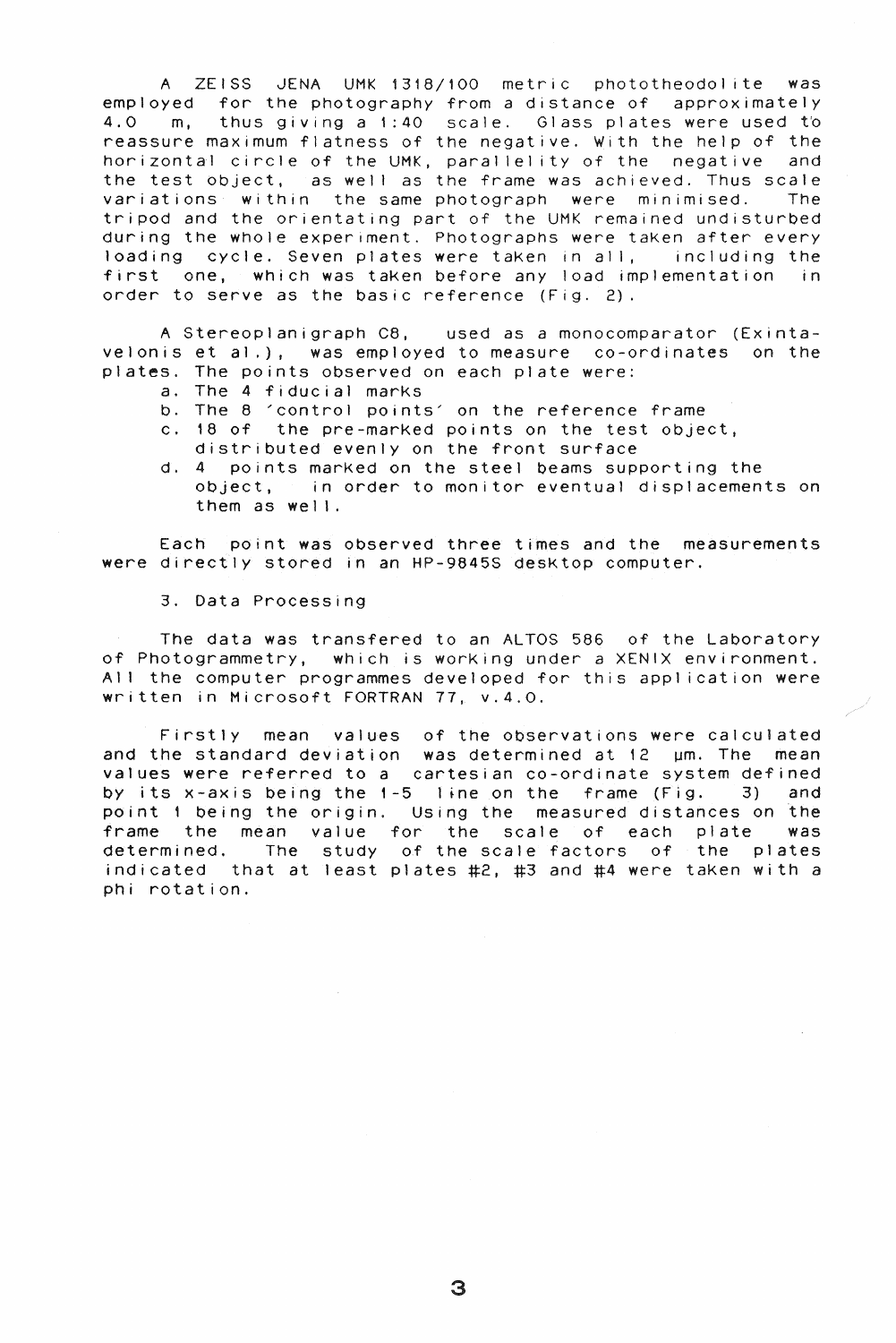

Fig. 3 The control and the reference system

Projective transformation of all frame point observations onto the first plate was chosen to be the best solution.<br>Several deterministic models were tested and implemented. The Several deterministic models were tested and implemented. one chosen included a scale factor, two translations and two differential rotations. The criterion for choosing this model was the a posteriori  $\sigma_0$  of its fit, which was 0.305 mm.

|                                                                       |                   | $\mathbf{r}$ , $\mathbf{r}$ , $\mathbf{r}$ |  |           | r nen ra                           |                                             |                 |  |  |                                                                                                                                                              |  |
|-----------------------------------------------------------------------|-------------------|--------------------------------------------|--|-----------|------------------------------------|---------------------------------------------|-----------------|--|--|--------------------------------------------------------------------------------------------------------------------------------------------------------------|--|
|                                                                       | $\vert$ x $\vert$ |                                            |  | $=$ K   1 |                                    | $0 - \Delta \varphi$     X   +   $\Delta$ X |                 |  |  |                                                                                                                                                              |  |
| y                                                                     |                   |                                            |  |           |                                    |                                             |                 |  |  |                                                                                                                                                              |  |
| c                                                                     |                   |                                            |  |           | $1 \Delta \varphi - \Delta \omega$ |                                             | $1 \mid C \mid$ |  |  | $\begin{array}{ccc} \begin{array}{ccc} \end{array} & \begin{array}{ccc} \ \end{array} & \begin{array}{ccc} \ \end{array} & \begin{array}{ccc} \ \end{array}$ |  |
| $\begin{array}{ccc} \mathbf{L} & \mathbf{I} & \mathbf{J} \end{array}$ |                   |                                            |  |           |                                    | العامل فسأنفخ المستحدث                      |                 |  |  | ال عام الله عنه المستقبل المستقبل المستقبل المستقبل المستقبل المستقبل المستقبل المستقبل المستقبل ال                                                          |  |

Based on the fact that the control points on the frame remained undisturbed for all plates, the parameters for the transformation of each plate to the first one were determined. Using the same transformation the observed co-ordinates of the points on the test object were also transformed to the first image. Thus point co-ordinates in the same reference system and in the same scale were produced. A simple subtraction of the co-ordinates of a point on the different plates would produce its absolute displacement.

In Figs. 4 and 5 the displacements are plotted. In the first one (Fig. 4) the displacements between plates #1 (zero loading) and #2 are plotted, white in the second one (Fig. 5) those between plates #1 and #7.

4. Conclusion

. By applying this photogrammetric procedure. the deformations have been determined, both in magnitude and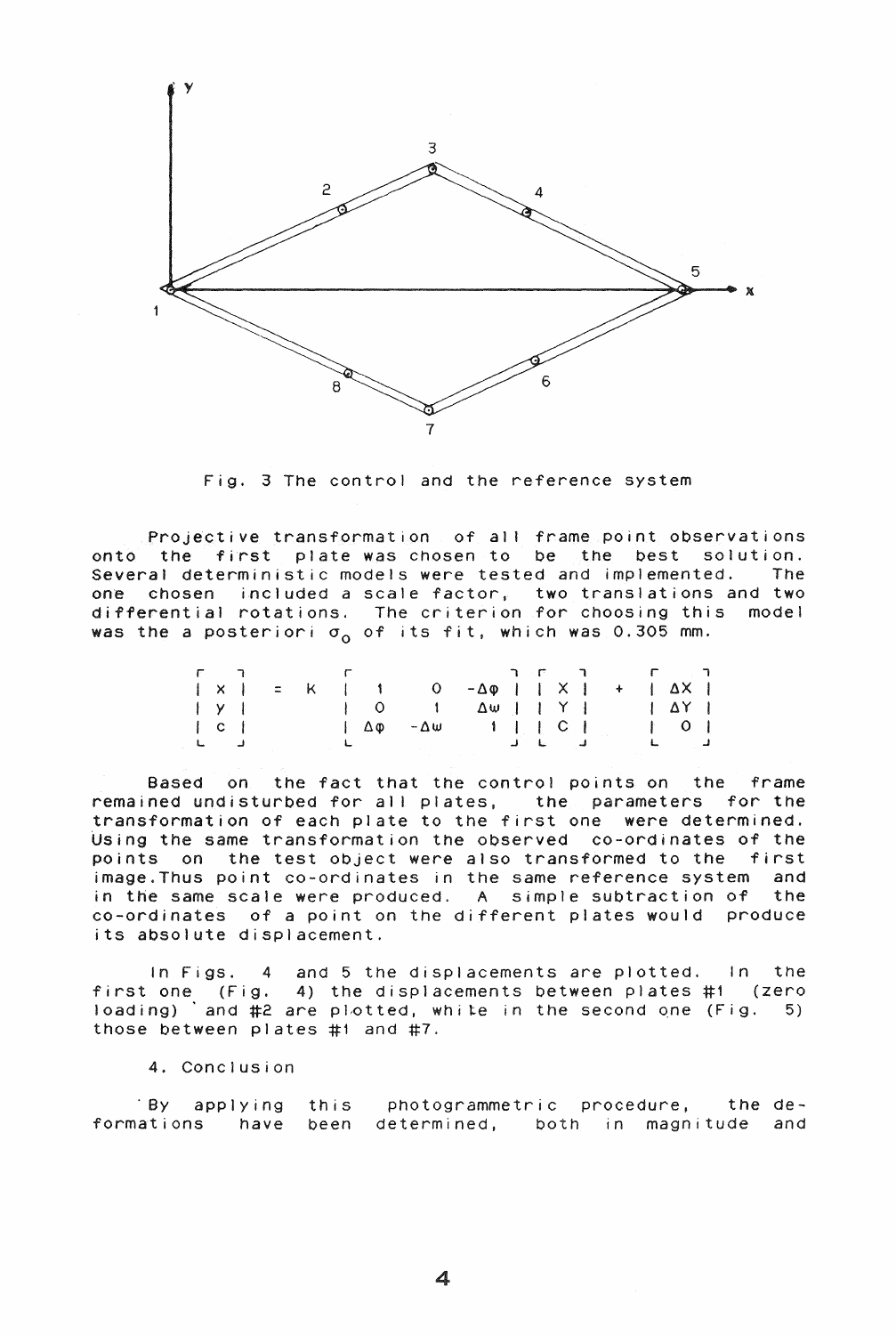

ហ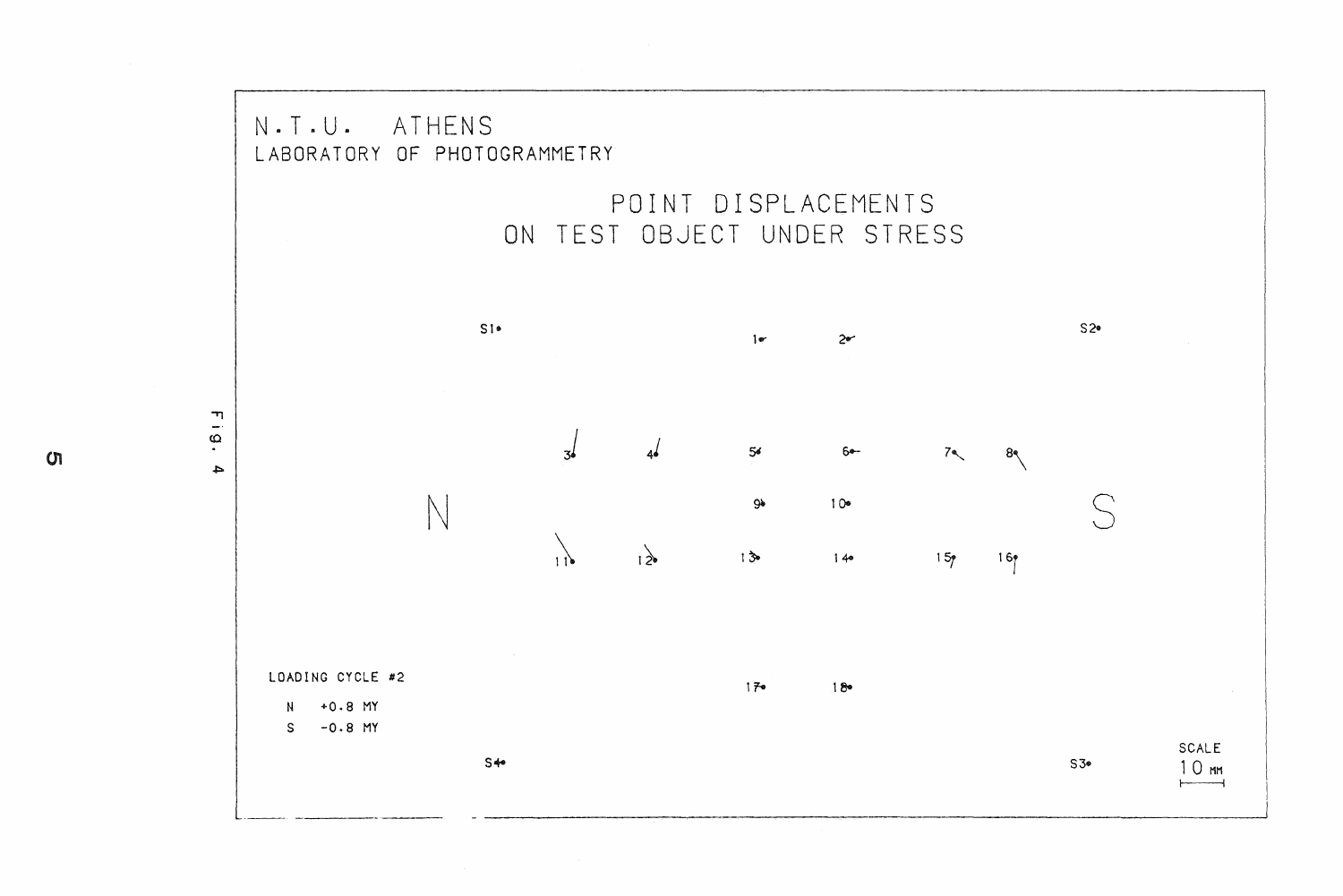

 $\mathsf{O}$